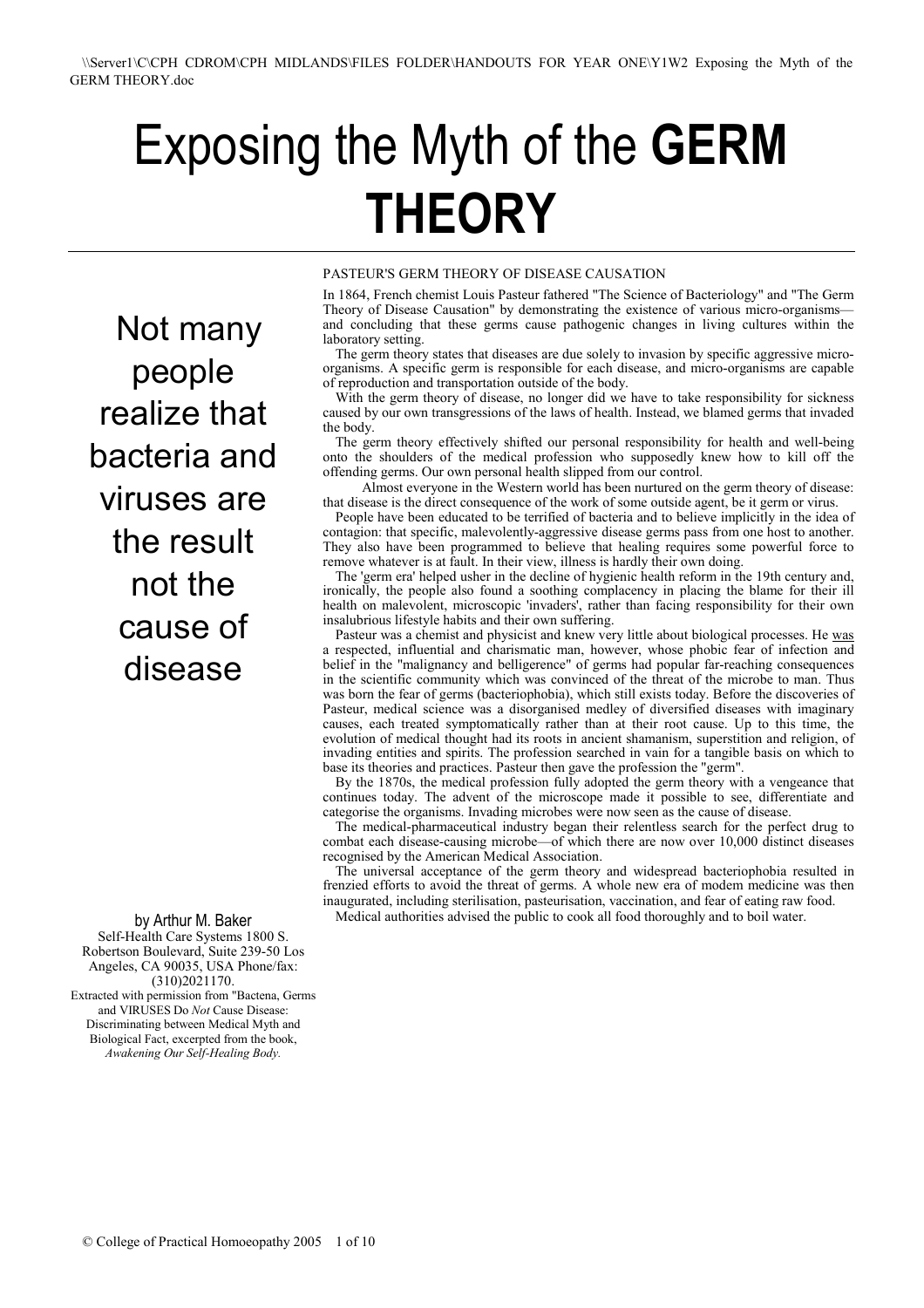With [he deprivation of raw foods, an inevitable deterioration of health ensued.

The practice of killing germs with drugs was also initiated, resulting in iatrogenic (medically-induced) disease and further degeneration of health. Various programmes were instituted to confer 'immunity' against specific germs by way of vaccines and serums, with horrendous effects.

Fortunately, the horror of consuming raw food as being dangerous and bacteria-ridden has largely been overcome, although the ban on unpasteurised dairy foods still exists in most of this country [USA]. And the acceptance of poisonous drugs and inoculations has not waned to any appreciable extent.

#### **Pasteur Not the Originator of the "Germ Theory"**

Actually, the first "Germ Theory of Infectious Disease" was published in 1762 (almost 100 years prior to Pasteur's theory) by a Viennese physician, Dr M. A. Plenciz. In 1860, Louis Pasteur took the credit for the experiments and theory and became identified as its originator. Read the books, *Pasteur: Plagiarist, Impostor,* by R. B. Pearson, and *Bechamp or Pasteur? A Lost Chapter in the History of Biology* by Douglas E. Hume, for all the details.

Claude Bernard (1813-1878) disputed the validity of the germ theory and maintained that the general condition of the body is the principal factor in disease, but this idea was largely ignored by the medical profession and the general public. Bernard and Pasteur had many debates on the relative importance of the microbe and the internal environment in which they thrive.

## **Pasteur Realises Mistake**

Around 1880, Pasteur himself admitted his mistake. According to Dr Duclaux (one of Pasteur's co-workers), Pasteur discovered that microbial species can undergo many transformations. These facts were not consistent with his germ theory and destroyed its very basis.

It is frequently overlooked that around 1880, Pasteur changed his theory. that germs were "ordinarily kept within bounds by natural laws, but when conditions change, when its virulence is exalted, when its host is enfeebled, the germ is able to invade the territory which

was previously barred to it." This is the premise that a healthy body is resistant and not susceptible to disease.

With the advent of Pasteur's mysterious germ, however, medicine cloaked itself under the guise of 'science' and ever since has succeeded in keeping the public ignorant of the true nature of disease.

#### **BACTERIA AND THEIR SYMBIOTIC ROLE IN THE BODY**

Bacteria are our symbiotic partners in life and are completely normal to the body. They work symbiotically with the host organism by assisting in the breakdown and removal of toxic materials and in creating nutrients that are vital to our welfare.

*Lactobacillus acidophilus, Lactobacillus bifidus* and coli bacteria are normally present in the human digestive tract and are sometimes called "friendly, beneficial or symbiotic intestinal flora". They are necessary within the body for the proper absorption and

According to Dr Duclaux, Pasteur stated **physiology of accumulated wastes.Disease brought into the circulatory system As a cause of disease, bacteria do not 'invade' the body—for they are already present in the digestive tract. As needed bacteria are to aid in the process of purging the** 

utilisation of food particles; for aiding in cellular nourishment; for stimulating peristalsis; for detoxifying and creating soft, smooth stools; and for keeping down pathogenic germs. (Antibiotics destroy these forms of useful bacteria).

Bacteria and micro-organisms also form a vital part in the world's food chain. When organic matter within plants and animals decomposes throughout nature, bacteria and moulds of the *Monera* family disorganise the highly complex organic molecules into simple inorganic wastes—whose elements are excreted back into the soil to be taken up once again as food by plants, and reorganised via the process of photosynthesis into widely diverse forms of vegetable matter, including food for humans, such as fruits, nuts, and seeds.

Bacteria are actually primitive forms of life which subsist on scavenging dead organic material. They break up and decompose waste material in our system just as they do within the plant and animal kingdoms.

Bacterial action renders some waste-matters usable in our body that would ordinarily be expelled and, as such, bacteria are essential to our lives—without them, our existence would not be possible. As intestinal flora, for instance, bacteria are a much needed symbiotic partner in life, responsible for synthesising vitamin B 12 and vitamin K within our body.

Our body carries about a five-year supply of vitamin B12, and receives a constantly refurnished supply from bacterial activity in the lower intestine, just as is the case with other primates and

natural plant-eating animals, including man. Also, vitamin K does not need to be supplied by food since bacteria which live symbiotically in the human intestine are capable of producing this nutrient, which is required for normal functioning of the body's blood-clotting agents.

# **The Beneficial Role of Bacteria in**

As a cause of disease, bacteria do not 'invade' the body—for they are already present in the digestive tract (which, by the way, technically is considered outside the body proper). As needed, bacteria are brought into the circulatory system to aid in the process of purging the physiology of accumulated wastes.

When the body creates a highly localised toxic condition in the system, as occurs during inflammation, the body absorbs bacteria from the intestines and/or other body cavities and transports them to where the accumulated poisons have been concentrated.

During the inflammatory process, pus is formed from the aggregate of dead cells and from the healing, white blood cell activity that takes place; and bacteria proliferate to feast on and process this material which makes it easier for the body to expel.

In this way, bacteria symbiotically assist in breaking down these toxic materials for elimination. In the process, however, the excreta of bacteria generated therein is toxic. The bacteria's own excretion reflects the morbidity of the toxins they consume, in that these wastes are also highly virulent. If not eliminated from the body, these accumulate to such an extent that the body initiates a cleansing/healing crisis.

Bacteria do not produce disease but are useful organisms that help decompose dead cellular material when the body's cells have completed their normal life cycle.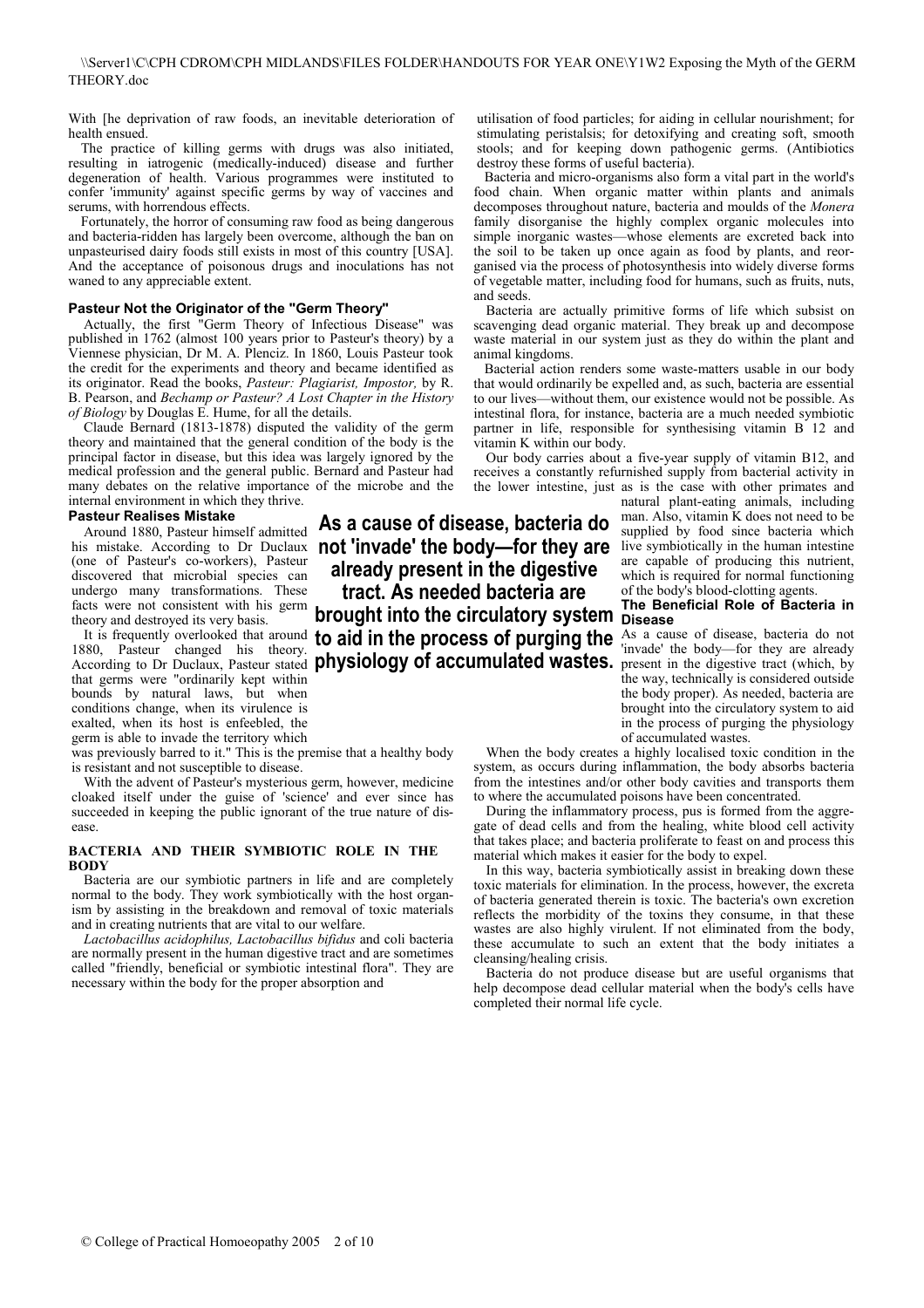# \\Server1\C\CPH CDROM\CPH MIDLANDS\FILES FOLDER\HANDOUTS FOR YEAR ONE\Y1W2 Exposing the Myth of the GERM THEORY.doc

This process helps eliminate the dead matter from the body and, likewise, the bacteria aid in clearing toxic substances. This is why they are seen regularly during the disease/purification process since these processes require the disintegration of accumulated poisonous refuse which the system is endeavouring to purge.

#### **Bacteria do not cause the death of the organic matter on**  which they act, however, as they are a part of the <u>result</u> of dis**ease, not its cause.**

Bacteria and germs play an important role in the evolution of disease but are not fundamental causes as commonly believed. Bacteria are intimately associated with serious illness, but merely contribute secondary or tertiary complicating factors by elaborating certain powerful toxins already present in the toxic body due to the poisonous by-products of their own fermentative and putrefactive actions.

Lactic acid, acetic acid (vinegar), alcohol from the fermentation process; and ammonias, indoles, skatols and purines, etc., from the putrefaction process are toxic—although our body, under normal conditions of health, can easily eliminate these forms of bacterial excreta. In fact, our faeces and urine are loaded with these protein

decomposition by-products from both bacterial activity and our own body metabolism.

Bacteria need nourishment to grow and reproduce. When there is a dangerous accumulation of waste materials which is threatening body integrity, our symbiotic bacteria go into action and perform their

anitorial/scavenging function of clearing the body of filth and debris. Afterwards, they resume their passive state once again.

**Bacteria have an important role to perform in the vital process of healing. Germs take part in virtually all disease phenomena that require the disintegration of refuse and toxic matter within the body which the system is endeavouring to remove. They act as scavengers in clearing up the affected area of toxic saturation. As soon as their role is complete, their numbers decline.**

For this reason once again, bacteria are associated with disease processes but are not its cause, for bacteria no more cause disease than flies cause garbage. To assume, because germs are present and active in the decomposition processes connected with dead



organic matter, that they cause its death is erroneous.

When toxicosis exists and threatens the well-being of the organism, the body responds by purging the toxins, and disease symptoms appear. Bacteria are present to decompose metabolic wastes, toxins, dead cells and tissues and as such are a vitally important part of the healing process.

Bacteria are capable of only one action in regard to the disease process: the processing of dead materials as their food. Bacteria proliferate because there is dead organic matter for them to feed on, not because they suddenly become malevolent.

In a relatively sterile environment they die due to lack of nourishment, just as they similarly die off in an environment of their own creating—namely, in the presence of their own toxic excreta including lactic acid, acetic acid, alcohol, ammonia and numerous other protein decomposition by-products.

**It is inappropriate to call bacterial activity an 'attack' or an 'invasion' on the part of germs, unless we mean it is an attack on the toxins. The only real attack that takes place is the one we make upon our own body** as we continually assault ourselves on

the average of some  $30$  poisoning acts each day—including the devitalised 'foods' and 'beverages' we consume, the drugs we take, constantly staying up late and overeating needlessly—all of which create enervation and exhaustion of the body.

On the other hand, bacteria cannot thrive in healthy blood. This is why a clean, wellnourished body is not subject to their presence. Living in a germ-free environment is

impossible, however, and not even wholly desirable. Trillions of bacteria live in our body at all times.

#### **Bacteria Mutate According to Decomposing Soil in the Environment**

There are **no** 'disease-producing' bacteria, germs, microbes, bacilli or viruses: it is the environment and the host which determine disease symptoms and the type of bacteria that proliferate. **Germs do not cause disease; rather, the body generates disease occasions for the germ proliferation that takes place.**

In order for a particular germ to exist, it has to have a suitable environment created by the toxic and pathological pollution saturating the body. Systemic poisoning then creates the specific germ culture, depending upon where the body has accumulated the wastes and according to the unhealthful lifestyle habits of the sufferer.

The key point is, however, that it is the diseased toxemic condition, where the body is overwhelmed with poisonous waste, which creates an environment favourable to the mutation of bacteria into those commonly associated with particular diseases. The disease condition favours proliferation and increasing virulence until their function of devouring toxic debris is accomplished.

When you ask a bacteriologist what comes first, the soil or the bacteria, the answer is always the tainted environment, in order for the bacteria to thrive. Bacteria never exist in a proliferating state where there is no food or soil for their propagation—but they multiply rapidly when there is decomposing material to feast on, and then they die off when there is famine or adversity in their surroundings.

Once again, bacteria no more create their food supply than flies cause garbage. The garbage or soiled state within our

# **Bacteria proliferate because there is dead organic matter for them to feed on, not because they suddenly**

**become malevolent**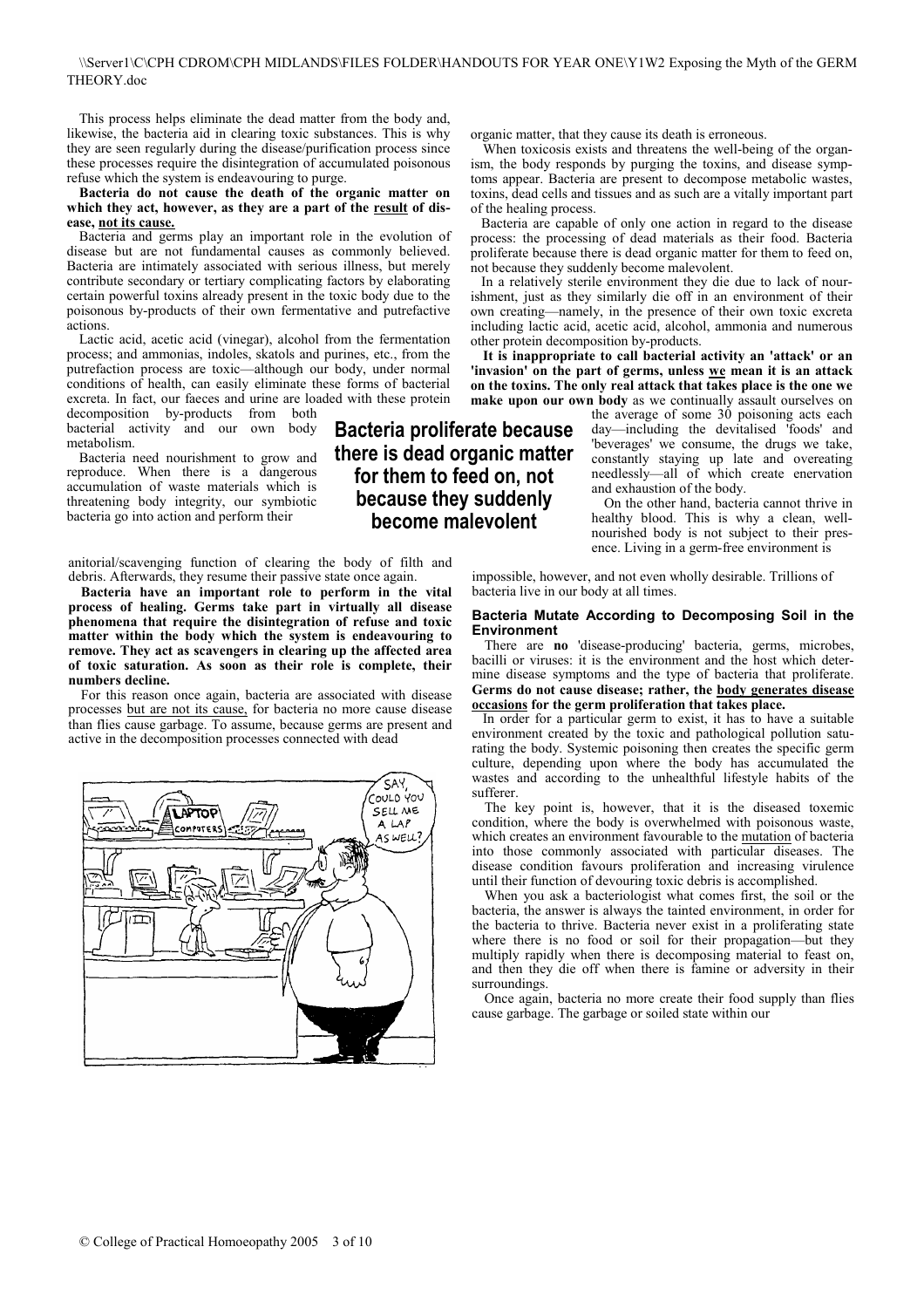body must pre-exist the presence of bacterial 'invasion': **bacteria do not cause disease; they are present because of it.**

Bacteriologists themselves wrongly divide the germ population into specific 'good germs' and 'bad germs' and overlook the fact that 'good germs' have the ability to mutate and proliferate into 'bad' virulent germs when their soil is suitable for this change.

In other words, germs can modify their structure and metabolic function according to the environment in which they find themselves. They exist in a multitude of strains, shapes and metabolic capabilities and may appear as rod-shaped or circular shaped depending on the dictates of their environment.

The germ theory was founded on the assumption that disease germs are specific, unchangeable entities in their biological structure and chemical characteristics. The 1968 Pulitzer Prizewinner and eminent bacteriologist Dr Rene J. Dubos contradicted this assumption, showing that the virulence of microbial species is variable.

As far back as 1914 in the *Journal of Infectious Diseases,*  experiments by E. C. Risenow, M.D., of the Mayo Biological Laboratories in Rochester, Minnesota, demonstrated that pus germs (streptococci) can be transformed into pneumonia germs (pneumococci) simply by making minor alterations in their environment and by feeding them on pneumonia virus—dead organic matter characteristic with the manifestation of the disease.

When the procedure was reversed, the bacteria quickly reverted to the pus germs. In each case when the environment and food source were changed, the germs, regardless of type, quickly mutated into other forms.

Two New York City bacteriologists, in similar experiments, converted cocci (round, berry-shaped bacteria) into bacilli (long, rodshaped bacteria) and back again. A coccus (pneumonia germ) can change to a bacillus (typhoid germ) simply by making minor alterations in its environment and by feeding it typhoid virus—specific dead organic matter which is particular to this type of bacteria proliferation.

When the procedure is reversed, typhoid germs revert to pneumonia germs illustrating that, indeed, any bacteria can modify and adapt its structure and metabolic function in accordance with its changing environment.

The virulence of germs can likewise be altered in the laboratory at will by the technician.

# **The Toxic Body Produces the Virulent Germ**

It is evident, then, that germs do not directly produce disease: rather, the body-generated healing crisis produces the germ by providing a suitable environment where non-toxic bacteria mutate into toxic micro-organisms within septic surroundings. For germs to become dangerous, they must be intermingled with concentrated waste products before a germ metamorphoses into a toxic entity.

While it is true that germs and bacteria exist everywhere, the micro-organisms only proliferate in the body when a person develops toxemia as a result of an unhealthy lifestyle.

When high quantities of oxidized organic material are being extraordinarily eliminated by the body via the throat, lungs or elsewhere, bacteria multiply geometrically. In hours, they may number in the trillions but suitable 'soil' must be present before they can proliferate.

Strep throat and sore throat are said to be caused by streptococcus bacteria. This is a common form of bacteria in the lactobacilli family, a round-shaped organism that also breaks down or sours milk.

You can easily prepare a culture containing billions of strep bacteria as in yoghurt, and any healthy person eating the yoghurt will not develop strep throat. Put them in a milk culture, and in hours they multiply into trillions. It is difficult to find anyone who does not contain this form of bacteria in their throat except in those using massive amounts of antibiotics or other life-destroying drugs.

Streptococci are not in themselves dangerous, however, for millions of them are found in the average person's throat and body cavities—but their excrement can be highly toxic as they help break down, decompose and putrefy waste materials which the body then eliminates through the lungs, throat, mucous membranes and/or skin.

A sore throat is actually an irritation of the tissues, caused either by what is being eliminated there or by some injurious substance sent down it. Streptococcus bacteria use the exudates as soil. When a concentration of toxic material is available, their reproduction is tremendous. To reiterate, streptococci are not harmful bacteria as they are always a normal portion of the body's flora.

Scientists know that specific bacteria are not always found in each case of the disease they are supposed to cause. Introducing germ cultures in a healthy body does not consistently generate disease symptoms. Numerous experiments feeding pure cultures of typhoid, pneumonia, diphtheria, tuberculosis and meningitis germs

produced no ill effects.

As mentioned before, in 28-40% of diphtheria cases, diphtheria bacillus is absent. Likewise, in about 20% of those suffering venereal disease (syphilis, herpes, gonorrhoea, etc.) neither gonococcus nor spirochetes are present. Saying that bacteria causes an ulcer, pustule or pimple about the genitals disregards the fact that these result from the body's autolysis (self-digestion) of issue. The creation of boils and inflammations characteristic of V.D. are vital body actions, not bacterial or viral invasions.

Similarly, pneumonia is thought to be caused by the bacterium pneumococcus,

although it is absent in more than 25% of cases. Moreover, administering the bacterium to healthy organisms does not occasion the disease.

Even during the early stages of the common cold, nasal secretions are completely void of bacteria, as none are found in the thin watery mucus in the first two to three days. When thick purulent secretion begins, pneumococci, staphylococci and streptococci appear. Since bacteria are so conspicuously absent at the onset of a cold, another cause had to be found. Now, 150 different viruses are blamed for the affliction.

Colds are not 'caught'; rather, they develop from our enervating way of life. Bacteria or viruses have nothing to do with the development of colds. They may be complicating features, since bacteria function as saprophytes (scavengers) feeding on the debris being eliminated. As long as tissues remain abnormal, bacteria thrive. Once the eliminative and purging actions are completed, they subside.

Physicians readily admit that they do not know exactly which virus causes colds, for when the cold virus is sprayed into throats

**...pus germs (streptococci) can be transformed into pneumonia germs (pneumococci) simply by making minor alterations in their environment and by feeding them on**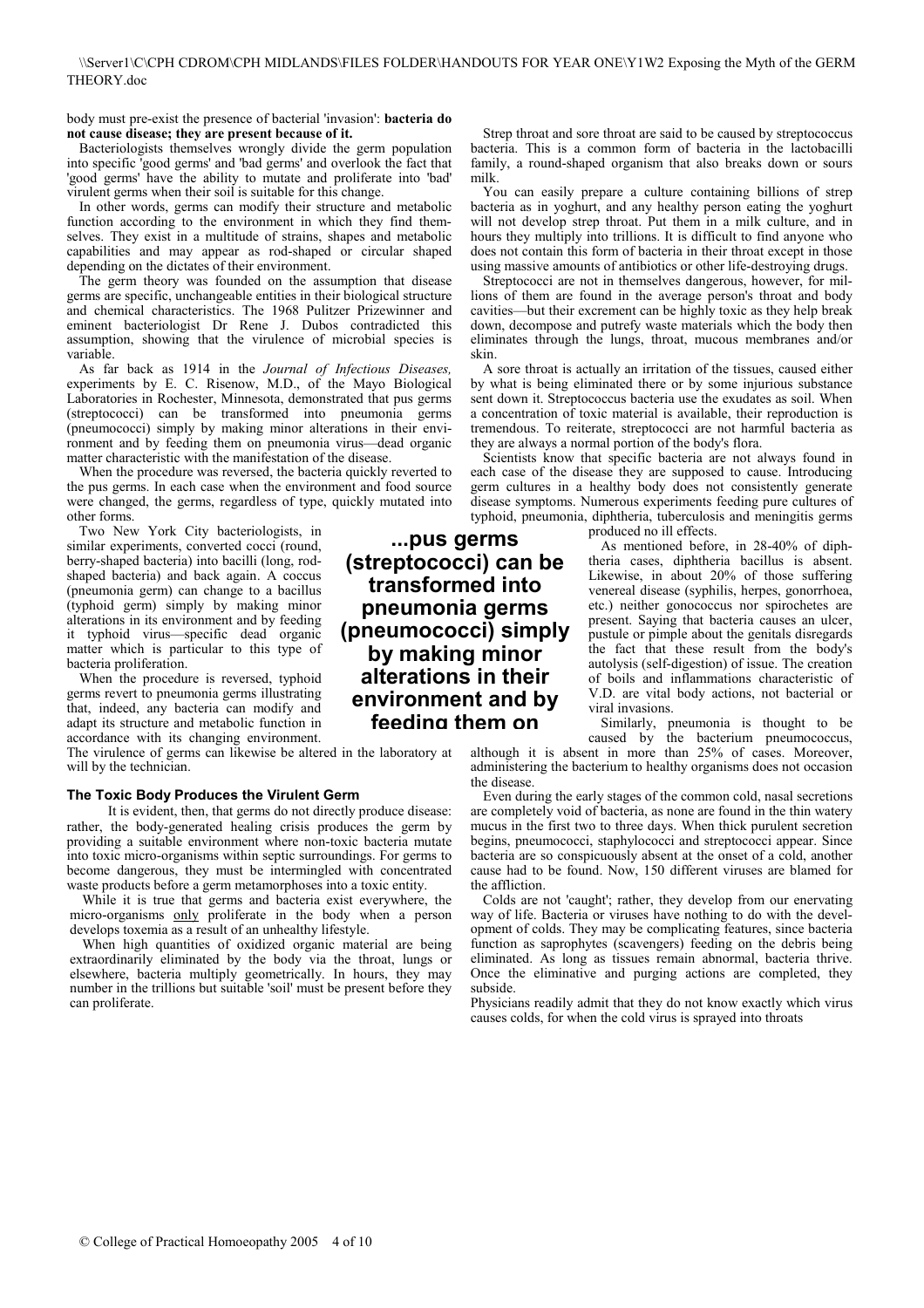# \\Server1\C\CPH CDROM\CPH MIDLANDS\FILES FOLDER\HANDOUTS FOR YEAR ONE\Y1W2 Exposing the Myth of the GERM THEORY.doc

it causes inflammation in "susceptible hosts only"—in those whose tissues are already irritated by foreign agents. In addition, so-called respiratory pathogenic bacteria are present in throat washings of those who have colds, but killing the microorganisms does not shorten the period of illness.

Colds are preventable, but first we must learn their causes. As long as it is assumed that germs and viruses cause colds and that we 'catch' them, and as long as our efforts are directed against these microscopic entities, the cold will prevail. Colds are actually remedial efforts made necessary by the accumulation in the blood, lymph, and tissues of unexcreted metabolic waste, and by the intestinal absorption of toxic by-products of indigestion.

The ultimate causes of the cold are habits of living which reduce digestive efficiency, check elimination and cause enervation, permitting the internal environment to become polluted—a state of physiological smog, if you will.

Unless a germ will cause a disease every time it 'infects' the body, it is not a cause. A cause must be consistent and specific in its influence. Germs are omnipresent and fail to have a specific influence all the time.

Both laboratory evidence and empirical observations substantiate that disease is the body's reaction to intoxication, and not to germs bacteria do not invade nor control the body, for they are always within the physical domain.

#### **The Body Controls its Bacterial Population**

Normal healthy organisms are actually deadly to germs and parasites and have innate, built-in resources to handle them. Bacteria are helpless against living cells, especially

white blood cells and others that compose our natural lines of defence.

We harbour countless billions of micro-organisms within our intestinal tract, within our skin, in our mouth, nose and other body cavities. The celebrated Dr Lewis Thomas, who heads the Sloan-Kettering Cancer Institute, said: "Pity not the man who has caught bacteria, rather pity the bacteria that was caught by the man."<br>Humans furnish a very rough furnish a very rough environment for bacteria, keeping them tightly restricted and controlled.

Lymph nodes—the glandular tissue masses that occur along the lymphatic vessels throughout the body—routinely remove bacteria and foreign particles from the general lymph circulation and supply lymphocytes to the circulatory system. The lymph nodes and spleen form a portion of the body's reticuloendothelial system— referring to those phagocytic cells scattered throughout the body which can ingest bacteria, solid particles and other errant cells. This aids in keeping the body in a healthy, stable condition.

For example, billions and even trillions of bacteria and fungi are incidentally absorbed from the intestinal tract into the portal blood each day. These are so effectively apprehended and destroyed by our white blood cells and macrophages that scarcely any bacteria or fungi ever enter the circulating blood.

Leukocytes (white corpuscles) are the blood's defensive organisms that prevent intoxication by bacteria, cooked food debris or other toxic materials. Leukocytosis (an excessive proliferation of white blood cells in the circulation) occurs in response to inflammation, to excessive numbers of bacteria in the body, and to a pre-

Once the invading entities have a head start, it does not seem they Colds are actually remedial efforts made  $\frac{instead}{example}$ , would further diminish the necessary by the accumulation in the blood/ lymph, and tissues of unexcreted metabolic waste, and by the intestinal absorption of toxic by-products of

indigestion.

ponderance of cooked food—all of which represent pathological phenomena.

The body must exist in a toxic state before it will institute the disease process. Neither bacteria nor anything else can start and sustain a healing crisis—micro-organisms are incapable of unified action and cannot exist where there is no food (soil) for them to survive. Living healthy cells are not soil for bacteria, but decomposing substances are.

If a healthy body can 'catch' a cold or flu due to influenza germs and is unable to resist an 'attack' by these micro-organisms, then how can the subsequently debilitated body ever recover? How can the weakened organism repel the onslaught of trillions of proliferating micro-organisms? The inevitable result would be the death of the organism.

If bacteria did invade organisms and subsequently laid them low, as medically supposed, the impetus and momentum they built up in the process would become progressively more pronounced and overwhelming as the organism receded further into disease.

If germs and microbe 'attackers' overwhelmed a healthy body, then, once they laid a victim low, their proliferating reproduction would exponentially increase the 'devouring', which would cease only when they had exhausted their food supply. There would be no recovery. If bacteria and viruses cause disease and debilitate the body, how does the weakened individual recover?

Were germs the cause of disease, there would be no remission, and germ proliferation would continue unimpeded.

> would stop their destruction but, organism's ability to defend itself. When bacteria start decomposing a body, only complete exhaustion of all organic materials ends their course only when 'the bones are picked clean', so to speak.

Logic

tells us that if microbial organisms make someone sick' and proliferate by the billions as they become more numerous and stronger, they would progressively sap more and more

energy, vitality and resources from their victim. How can this process be reversed by a much weakened organism?

The whole concept of being laid low by microbes and then turning the tables on them makes for good fiction, but is physiologically false. For once dominance is established in nature over a weakened organism, it's downhill from there. Once zebras are overwhelmed by carnivores, they rarely survive. Once bacteria start decomposing organic matter, they continue until their food source is exhausted.

The body does not suppress the growth and multiplication of 'disease germs' until the morbid toxins on which they subsist have been consumed, and until the inflammatory process has run its course.

When diseases are said by medical authorities to be 'limited', this really means the illness is a body detoxification process that is terminated by the body when its purging objectives are reached. The body is in control, and not at the mercy of hordes of microbes or some 'mysterious disease entity'.

Disease, once more, is not caused by germs but by the toxic state of the body which allows the germ to flourish. This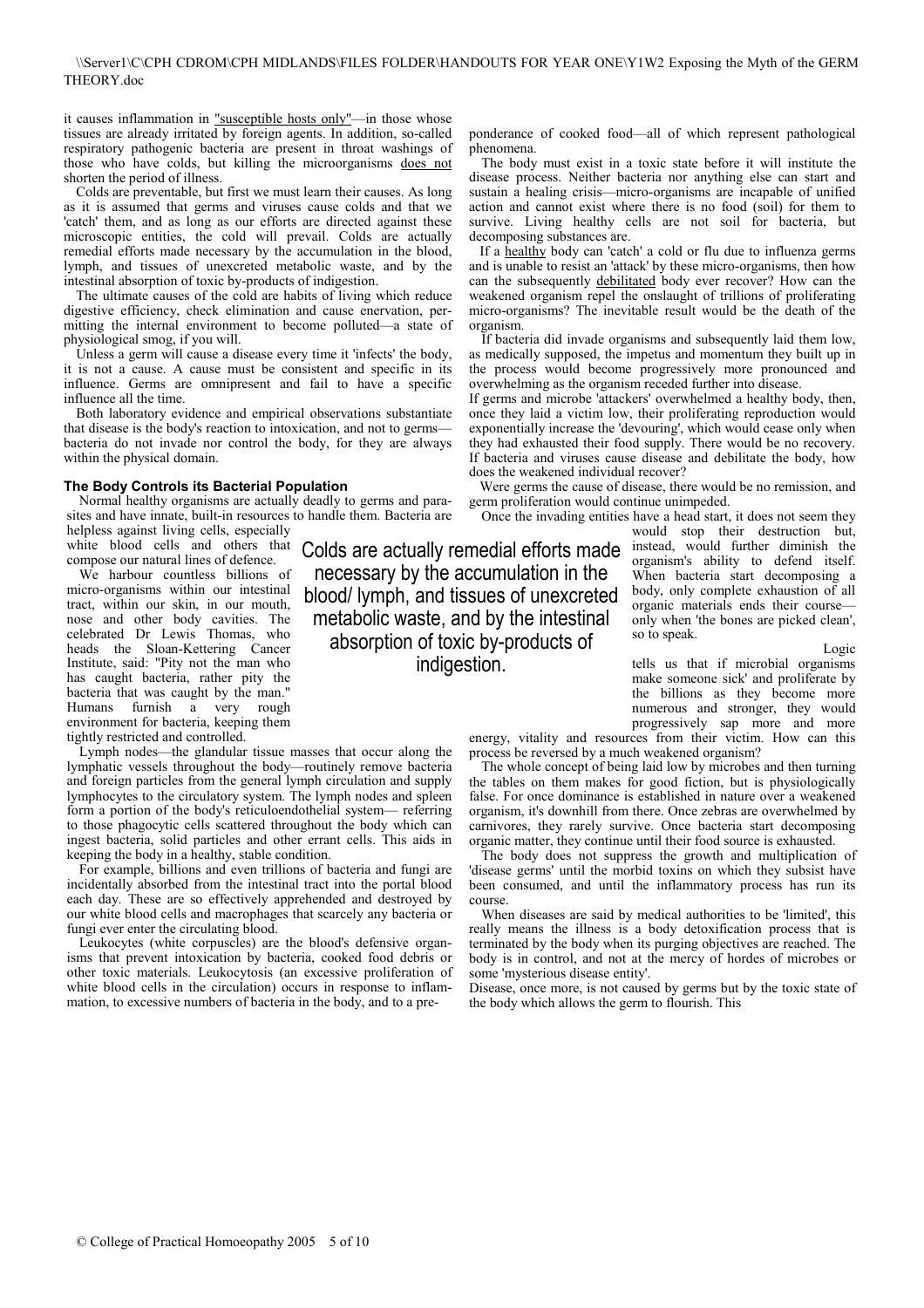# $\N\$ Server1\nC\CPH CDROM $\CPH$  MIDLANDS\FILES FOLDER\HANDOUTS FOR YEAR ONE\Y1W2 Exposing the Myth of the GERM THEORY.doc

deranged state of the organism is the outgrowth of violating our biological requirements, and is no chance or haphazard condition.

It is this diseased condition that creates an environment favourable to the mutation of bacteria into those associated with specific disease, and to their increasing virulence and proliferation.

A state of internal cleanliness, therefore, is essential for health and well-being A pure bloodstream, free unimpeded circulation of all body fluids, and unobstructed excretion generate and maintain healthy tissue Virulent bacteria soon die in this environment for want of suitable nourishment

If the microbe is to have any part in causing disease, it must find an organism that produces suitable soil for its metabolic activities We cannot avoid germs for they are everywhere—we must be proof against them We avoid disease only by keeping ourselves in such a state of health that germs are powerless against us

#### **Medical Rationale of "Susceptibility" and "Resistance"**

Everyone has literally trillions of fungi, bacteria and viruses in their body even when healthy When physicians are confronted with this, they say that disease is not caused by these agencies because "you are not susceptible' or because "your resistance is high'

**This is a cop-out, saying that these agents do not cause disease, but those factors which dispose us to susceptibility do**  since the word "susceptible" means that the criterion which establishes susceptibility is the actual cause of disease, and not the micro-organism or the agency blamed **This cop-out confirms that the supposed contagious agents—bacteria, viruses and fungi do not cause disease** The actual cause is whatever causes susceptibility or low resistance

If we maintain our body in a clean, healthy state then germs

are irrelevant, for susceptibility does not exist. The concept of susceptibility is really the medical rationale which admits that bacteria only proliferate when the internal physiological condition warrants it To repeat, it is an admission that an unclean environment is really the cause of disease—for if germs were the cause of disease, everyone exposed to the harmful germ would become sick with the same illness

When the condition of susceptibility is introduced into medical theory to describe disease causation, the condition of the host is then of primary importance in the production of disease.

Susceptible individuals are those with a high degree of body toxicity and sufficient vitality to conduct the disease/purification process When such sufficient vitality is waning, organic tissue damage occurs from the extraordinarily polluted internal state of the body which creates the foundation for chronic disease So long as our body is relatively pure, however, waste materials do not accumulate and the scavenging assistance of bacterial germs is not called upon

Physicians say that our resistance against germs is our only protection to avoid disease, but they leave their patients ignorant of how to guarantee a high degree of resistance at all times We are told that germs invade only when resistance is lost. But what causes a loss of resistance? Obviously, loss of health means diminished resistance

So if health is the best protection against disease, why not promote health by educating the populace in the requisites of health according to their biological mandate? Why not create a true "health care" system, instead of the prevailing "disease care" system that currently exists? We must promote health by living life according to those factors upon which health is generated.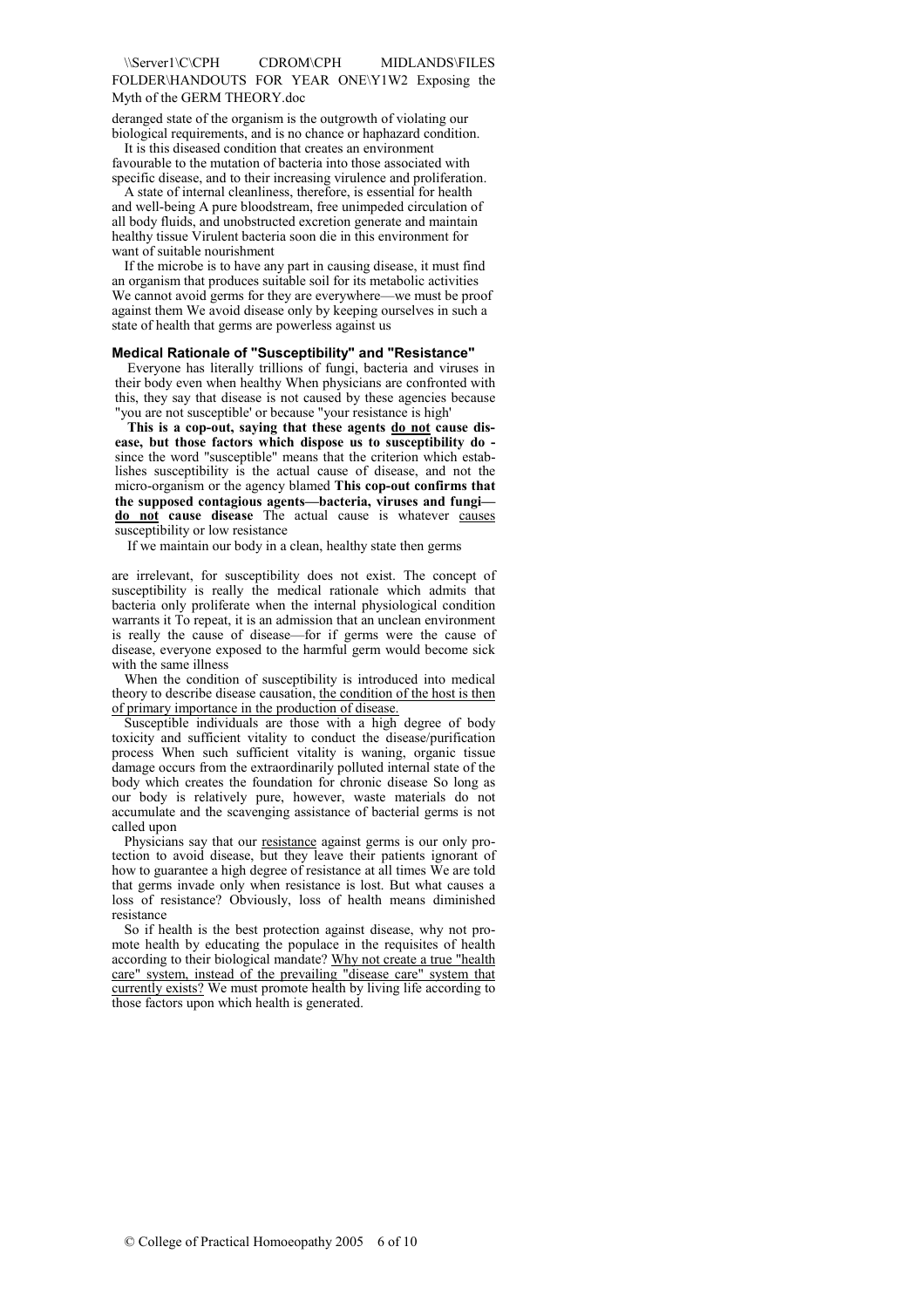# **Exposing the Myth of the GERM THEORY**

*Germs, viruses and bacteria are not the cause of disease*  Our best *defence is good*  health



The Viral Theory of Disease Causation

Initially, the word "virus" meant poison, and the word "virulent" meant poisonous. Today, virus means a submicroscopic entity, and virulent generally means contagious. Modem medicine has employed the term virus to mean an ultra-minute form of life that infects cells, and which is blamed for causing more and more of our diseases.

According to the popular portrayal of the virus, it is a form of life that parasitises all life forms including animal, plant, and saprophytic (fungi and bacteria).

In descriptions of viral disease, viruses are credited with such actions as "injecting themselves", "incubating", "laying in wait", "invading", having an "active stage", "commanding", "reactivating", "disguising themselves", "infecting", "conducting sieges" and being "devastating" and "deadly".

Conventional medical theory explains that viruses come from dying cells which they have infected—the virus "injects" itself into the cell and "commands" it to reproduce itself, and this occurs until the cell explodes from the burden. Viruses are then free to seek out other cells to repeat the process, thereby infecting the organism.

Virologists admit, however, that although viruses are distinctive and definitely organic in nature, they have no metabolism, cannot be replicated in the laboratory, do not possess any characteristics of living things and, in fact, have never been observed alive!!

#### "Live Viruses" **Are** Always **Dead**

The term "live virus" means only those created from living tissue cultures in *vitro* (within the laboratory) since trillions of them result from "live" tissue. But herein lies the point: even though some laboratory cultures are kept alive, there is massive cell turnover in the process, and it is from these dying cells that "viruses" are obtained. They are always dead and inactive because they have no metabolism or life, except being molecules of DNA and protein.

Viruses contain nucleic acid and protein but lack enzymes, and cannot support life on their own since they do not even possess the first prerequisites of life, namely metabolic control mechanisms (and even 'lowly' bacteria have these). *Guyton's Medical Textbook* acknowledges that viruses have no reproductive system, no locomotion, no metabolism, and cannot be reproduced as live entities *in vitro.*

#### **The Mitochondria Connection**

Since "viruses" are not alive, they cannot act in any of the ways as ascribed to them by medical authorities except as a functional unit of our **normal** genetic material inside the cell's nucleus or the mitochondrian nucleus within the cell.

Mitochondria are living organisms—just one of many of the varying organelles (little organs) within each cell of our body. Mitochondria are about the size of bacteria, both of which have their own DNA and their own metabolism.

The mitochondria metabolise glucose into ATP molecules, which is ready-made energy usable when called upon by the body. What do these facts have to do with "viruses" as such? Everything, as you will see in just a moment.

For anyone who has studied cytology (cell structure), the greatest number of life-forms within a cell are the mitochondria—the creators of our energy.

Simple single-celled protozoa have up to a half-million mitochondria within them. Human cells have less—from a few hundred in blood cells, to 30,000 or more in our larger muscletissue cells. Since the entire human body contains some 75 to 100 trillion cells,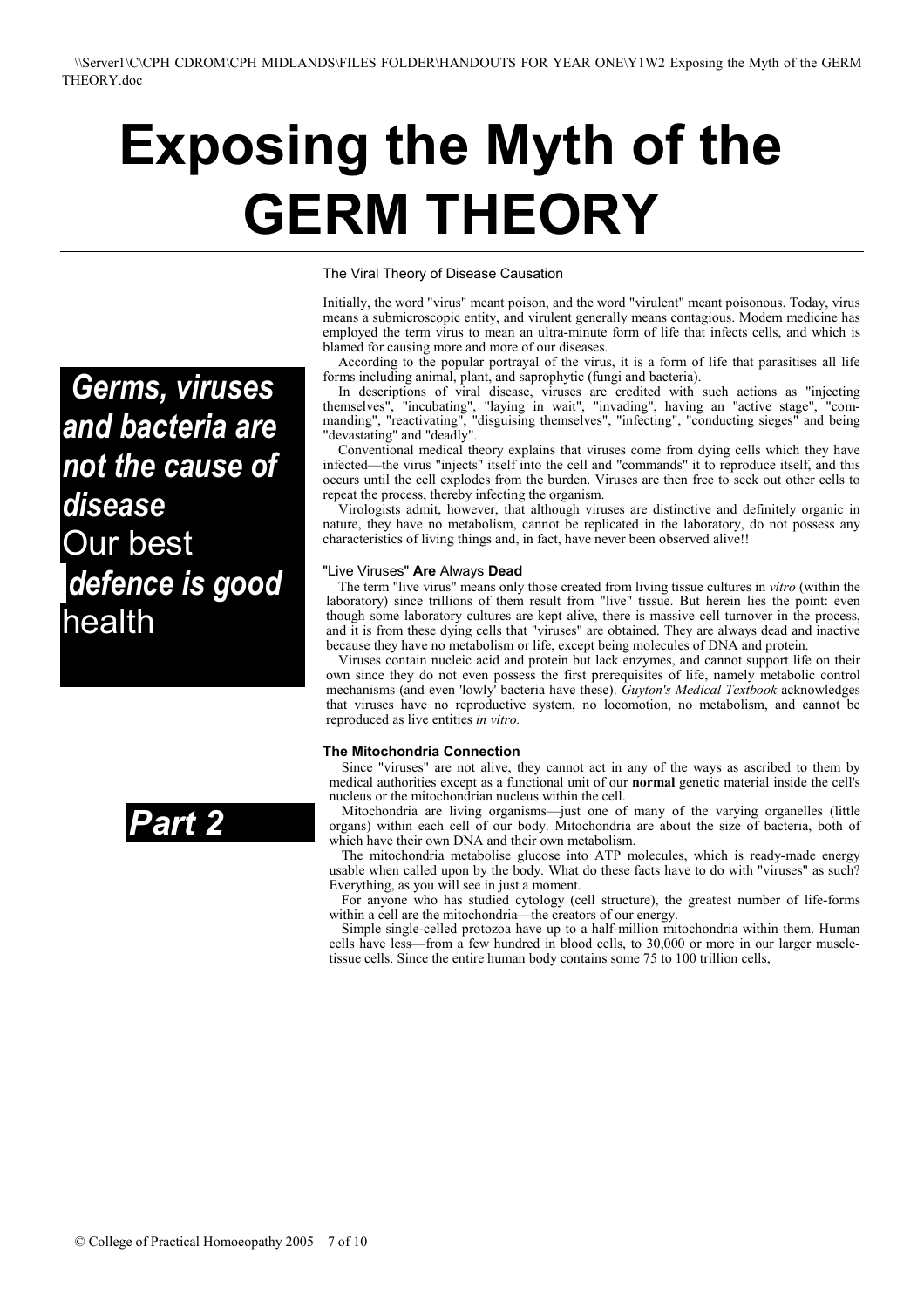each containing, on the average, thousands of mitochondria, there must be quadrillions or quintillions of them in our system.

When a cell dies, it is replaced by a daughter cell during the process of mitosis, and the spent cell is disintegrated by lysosomes—the potent self-destructing, self-digesting, intracellular enzymes that break up cellular components into ultra-minute particles so that the body can readily recycle them or excrete them as waste.

Each day, about 300 billion to over a half-trillion cells in our body expire (depending on our level of toxicity), each containing an average of 5,000-20,000 mitochondria. When cells die they are self-destructed by their own lysosomes, but the nuclei and the genomes of mitochondria are better protected than other cellular organelles and protoplasm and often do not completely decompose.

Genomes and nuclei are microscopic templates of genetic information consisting of DNA or RNA that act as the control centre and the storehouse of the very 'blueprints' of the cell. As such, they are to mitochondria and cells what brains are to our body.

Every cell and every mitochondrion contains this generic material which is actually the most protected pan of the cell (by virtue of its double-lipid protein sheath), just as our nervous system is the most vital and most protected portion of our physiology of the original feature of cell physiology called phagocytosis (literally, cell-eating) backbone and skull).

Upon cellular death, mitochondria are broken down by lysosomes but not always completely, due to their highly protective doublemembrane sheath. And here is where this explanation gets interesting.

According to *Guyton's Textbook of Medical Physiology,* a virus is said to be a minute bit of genetic material (called a genome) which is literally about a billionth the size of a cell.

The genome is surrounded by a capsid covering that is usually a double lipidprotein sheath and is actually composed of two unit membranes (almost identical to the cell membrane) which, incidentally, is the very structure of the mitochondrian nucleus.

Photos of "viruses" revealed through electron microscopes show their membranes to be rough and jagged. sometimes only pan of one layer and

sometimes one layer and a portion of the second, which is consistent with the self-digesting action of lysosomes when their job of breaking down cellular waste is partial and incomplete. As such, this description of a "virus" is virtually identical with the description of the remaining genomes of the cell's mitochondria as well.

At one point, viruses were once living matter and some physiology texts hypothesise that they are the debris of spent cells. Lysosomes that disintegrate the spent cell often fail to break up these "viruses" surrounded by the double-lipid coat membrane.

It is surprising that researchers fail to recognise these for what they apparently are—spent mitochondrian generic material, particularly fragments of RNA and DNA.

# **"Viruses" Are Not Micro-organisms**

Even though medical authorities mistakenly attribute to this dead cellular debris the powers of life and malevolence, microbi-ologists acknowledge that viruses are dead bits of DNA in a protein-lipid membrane coat, although failing it realise its source.

As such, genomes are control mechanisms but not micro-organ-

isms as the medical establishment would have us believe, since these so-called "viruses" are merely lifeless fragments of mito-chondrial generic debris. Because of this, viruses cannot cause disease unless they accumulate as filth and pollute our cells, tissues and circulation upon cellular death.

Viruses, then, are dead genomes from disintegrated cells whose cellular membrane is not completely broken down by cellular lysosomes.

Genomes have no characteristics of life whatsoever, and are merely bits of nucleic acid material normally recycled through phagocytosis or excreted as waste.

Photos of alleged viruses "injecting themselves" into a cell actually show the cell literally engulfing the "virus" or proteinaceous debris.

A dent, called invaginarion, then forms and the organic matter is surrounded by cellular substance which closes off, forming an impromptu stomach, and the "virus" disappears. The stomach then fills with powerful lysosome enzymes which digest the organic material, breaking it down into ammo acids and fatty acids for recycling or elimination.

the routine process of cellular inges-tion and enzymatic digestion of bacteria, dead tissue debris and other errant cells.

Viruses are merely inert organic material totally devoid of all life qualities and are never seen to act. Photographs purporting to show

viruses in action are outright frauds: what is actually shown is an ordinary physiological process of phagocytosis which occurs countless times daily within the body.

Remember, according to medical texts on virology and microbiology, viruses have the following un-lifelike characteristics:

1) Viruses have no metabolism—they cannot process food-stuffs or nutriment and they have no energy formation. They are only a template, or pattern of information, as are all genomes.

2) Viruses have no faculties for action of any kind—no nervous system, no sensory apparatus, and no intelligence that may coordinate movement or "bodily invasion" of any kind.

3) Viruses cannot replicate themselves—they supposedly depend entirely upon "obligate reproduction"—meaning, reproduction by a host organism, something totally unheard of in all biology.

# **Obligate Reproduction**

In the medical rationale to viral disease causation, we are told to believe in obligate reproduction, where one organism (the cell) is obligated to reproduce an alien organism (the "virus"). Nowhere in nature, however, does any living thing reproduce anything other than its own kind.

Do not forget that the size relationship of a virus to a cell is literally about one billionth the size. The viral rationale of disease-causation tells us to believe that the virus injects itself into the cell and commands it to reproduce the virus hundreds of thousands of times, upon which the cell explodes.

When the virus "reproduces", its collective mass still equals far less than 1/lOOth of one per cent of the mass of the cell. That is like saying if you inject yourself with half an ounce of a sub-

**Since "viruses" are not alive, they cannot act in any of the ways as ascribed to them by medical authorities except as a functional unit of our normal genetic material inside the cell's nucleus or the mitochondrian nucleus within the cell.**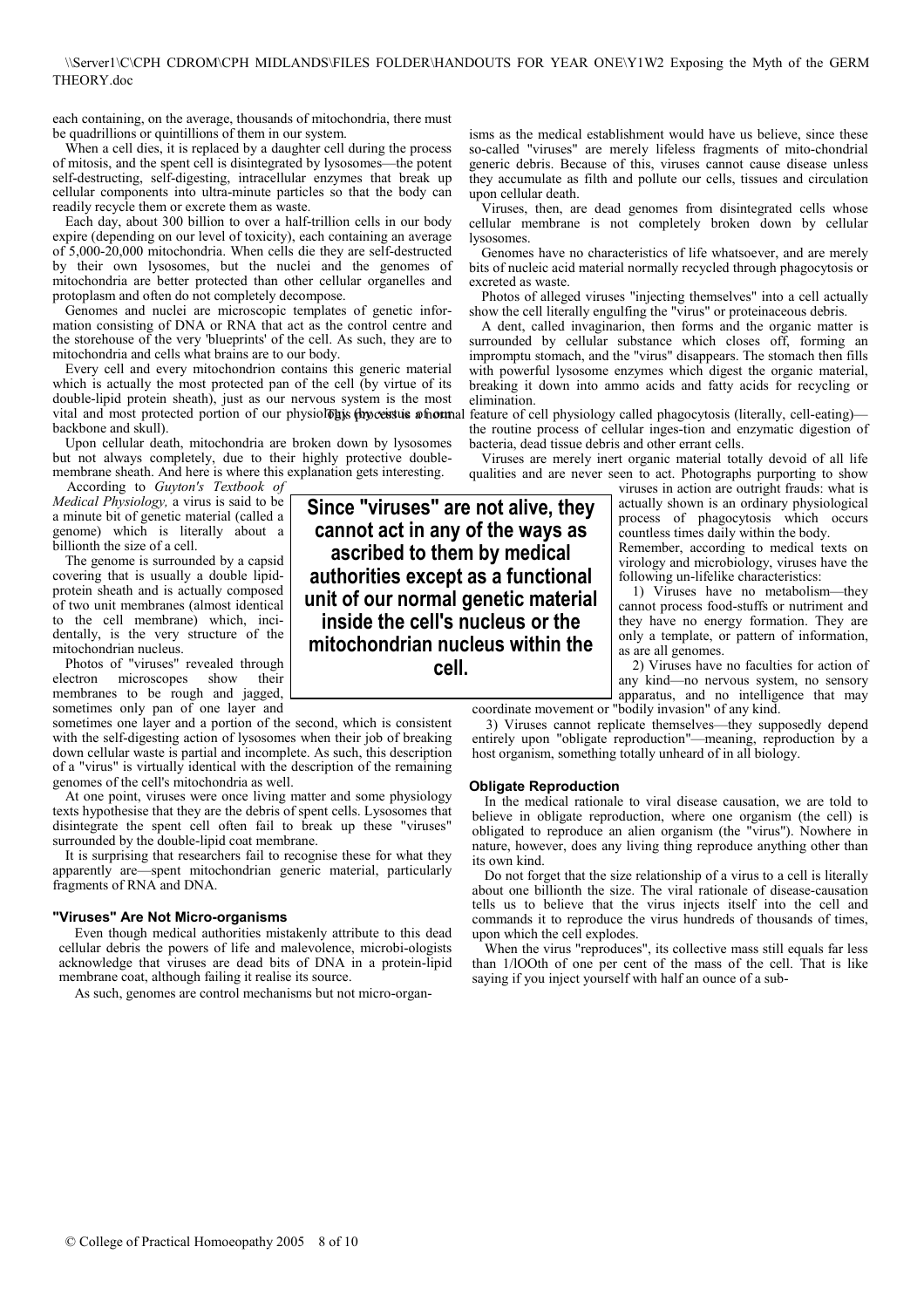Stance, it will cause so much internal pressure that you will explode!!

Only living micro-organisms are capable of acting and reproducing, which is under direct control of the nucleus, genome or "brain". A socalled "virus" is a detached pan of a once organically functioning entity whose genetic structure has the same relationship that a head has to a body: to ascribe **any** action to viruses is roughly akin to attributing actions to a dead person's decapitated head!

#### **Viruses Are Toxic Only As Accumulated Wastes**

Our blood and tissues may become saturated with these internally generated waste materials, as well as from pollutants ingested from the outside. Intoxication occurs as these overload the body beyond its ability to eject them.

Viruses **do** cause disease in as much as they are toxic waste materials. In this sense, "viruses" do indeed occasion disease but not as contagious agents.

Remember, bacteria, germs, and viruses do not communicate or act in concert and are incapable of conducting joint operations like armies of attackers—they lack the intelligence and resources required to conduct the disease process. Only the body can initiate such a healing crisis since the body is the only unified intelligent entity capable of conducting physiological processes termed "disease".

# **Avoid "Infections" Through Healthful Living**

*Boyd's Medical Textbook* states that most normal persons harbour viruses **without A so-called "virus" is a detached part of a**  developing the particular diseases the viruses are supposed to cause, and that enervating influences overcome the body's protective functions, "permitting the viruses to usurp the biological activities within the cell".

More specifically, according to medical theory, for a parasite or virus to be pathogenic it has to meet three criteria:

1) It must be biochemically active—it must have metabolic capacity in order to perform action.

2) It would have to infect or intoxicate more of the host's cells than the animal or

human organism could spare or regenerate—

for instance, you would only suffer from influenza if the virus kills or infects a significant portion of your lung's cells; the polio virus if it affects enough of your nerve cells; or the hepatitis virus if it takes hold of a large portion of your liver cells. (Latent infections are those that involve a small percentage of our cells, like tuberculosis, which most of us have and do not even notice.)

3) The host must be genetically and immunologically permissive. It has to accept the pathogen and cannot be "immune" to it— it has to "let it happen", so to speak.

Humans are always "infected" with bacteria and "viruses" as they are present in the body at all times—therefore, one cannot say they "invade" the host. Diseases are not infections; rather, they are body purification processes and are not created by bacteria or "viruses".

Neither "viruses" nor bacteria can cause the illness/healing crisis. The real culprit is the biologically incorrect lifestyle of the sufferer. When debilitating habits are discontinued there are no further toxic accumulations, and the need for the body to generate the healing/disease process will cease to exist. Health is the natural result

#### **Drugs Are Counterproductive**

To kill off bacteria and viruses to enable the body a chance to recover, medics believe that they must administer drugs. They also believe that medicine assists in healing. Drugs indeed kill off bacteria, but they are just as deadly to all forms of metabolic life including human cells.

The use of drugs and herbal medicines sabotage the body's detoxification efforts by posing an additional threat to the system besides the vile substances it was ejecting via the disease process. Eliminating the newly-ingested offending substance now takes precedence over those which caused the healing crisis in the first place.

The medical practice of killing germs with drugs, antibiotics, antiinflammatory agents or serums to suppress germ activity is the cause of increasing degeneration of the population and iatrogenic disease.

Acute disease is self-limiting, according to the time and effort required to rid the organism of injurious substances. The work performed by scavenging bacteria during the disease process is both exhausting and unpleasant to the host but is vitally necessary for the preservation of life and health.

After the detoxification process is complete, disease symptoms disappear and the organism again makes its energies amount for normal endeavours. Strength then returns to the extremities. The body,

**once organically functioning entity whose genetic structure has**

**the same relationship that a head has to a body:**

**to ascribe any action to viruses is roughly akin to attributing actions to a dead person's decapitated head!**

although debilitated from the effort made necessary by its toxic condition, regains its powers and functional vitality and recovers without treatment. When the healing crisis is completed, recovery begins. **The Illusion Of Contagion**

People have been educated to be terrified of bacteria and viruses and to believe implicitly in the idea of contagion—that specific.  $contaeion$ —that malevolently-aggressive disease entities pass from one host to another.

"Contagion" is medically defined as the transmission of disease by contact—an infectious disease is

communicable by contact with one suffering from it, or with an object touched by them. The dictionary cites the mechanism as "viruses or other infective agents" or "something that serves as a medium to transmit disease either by direct or indirect means".

Contagion is a medical myth, however, since toxic wastes cannot be passed from one body to the next via normal contact. The contagious diseases are deceptive, for no one can give his or her disease to another any more than one can give away his or her health. Something similar to contagion seems to occur when an extremely toxaemic person is exposed to someone similarly ill— thereby triggering a healing crisis.

# **What's Really Going On Here?**

Bacteria or germs of such individuals are stimulated into action by those devitalised elements upon which the bacteria thrive. When transferred to the mucus membranes or tissues of another person **equally toxaemic,** the bacteria may begin working immediately in the same manner as in the host carrier if adequate decomposition products exist as a food source for bacterial colonies to take hold and thrive. But a soiled environment is a prerequisite to such bacterial action.